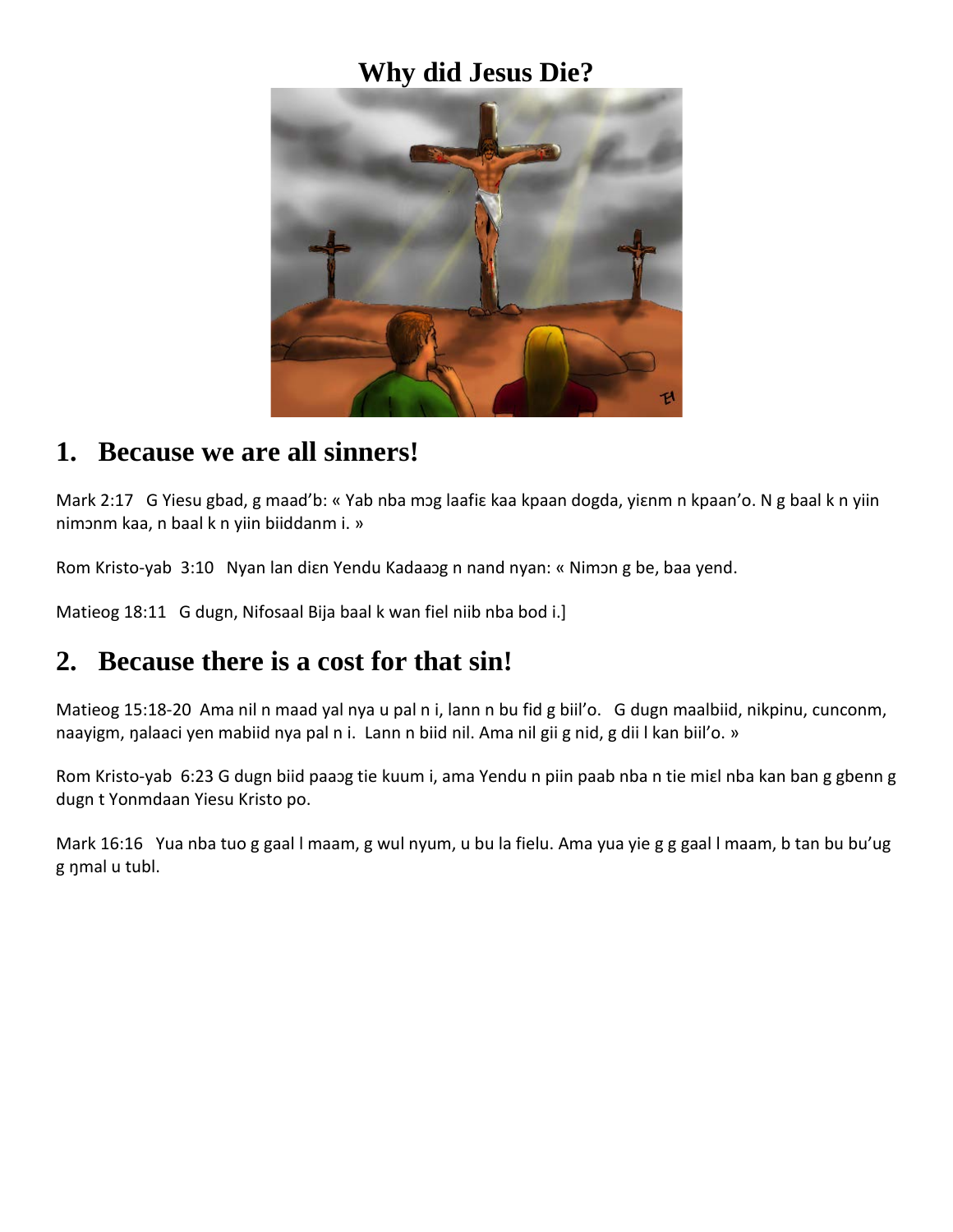

**There is a cost for your sin!**

## **3. Because Jesus died and paid for our sins on the cross!**

Matieog 1:21 U bu mal bijabg, nan pul'o Yiesu, wano n tan bu nyan u buolu niib b biid n ninn. »

Rom Kristo-yab 5:8 Ama Yendu nuan yen ŋɔn'ti wan bua'ti nand, g dugn yaa youg nba k t daa bo tie biiddanm i, g Kristo gaal t po g kpe.

San 3:16 L kon tie mɔni i, Yendu buad ŋanduna niib hal bonciɛnn, g tan tie u Bijayenml, g yua nba dug u po kul wan daa biɛl kaa, k wan gii mɔg miɛl nba kan ban g gbenn.

Matieog 18:11 G dugn, Nifosaal Bija baal k wan fiel niib nba bod i.]

## **4. Salvation is a free gift, not by good works. You must take God's word for it, and trust Jesus alone!**

Tuona 4:12 Yiesu buol i kaa, nil kan fid g la fielu. G dugn ŋanduna ne ninŋ Yiesu sann i kaa sanfann ji g be g Yendu tie k t bu fid g taa g la fielu. »

Efes Kristo-yab 2:8-9 K l maa Yendu ŋalbalg po yen i dindann po i, k i la fielu. L g tie i paalu po kaa, l tie Yendu paab i. L g tie i tuona nyuad kaa. Lann sua ń daa pua jipaad l po.

Tiit 3:5 u g diid tuonŋana nba k t bo fid g sun kaa g fiel'ti, u jie'ti ninbaaɔg u, g fiel'ti. U fiel'ti t nyunwulu buol i, g Foŋanm te k t guan g mal, k u tie'ti binbepaanm.

# **5. We must put our faith and trust in Christ alone!**

Mark 9:23 G Yiesu maad'o: « Laabaal k a yed k n gii bu fid i ? A g ban g baa sial g paa yua mog dindann po ii ? »

Mark 1:15 g tua: « Youg pund o, Yendu bal nag o. Ŋaa man i tuonbiid g lebd i binbem, g tuo g gaal Laabamann. »